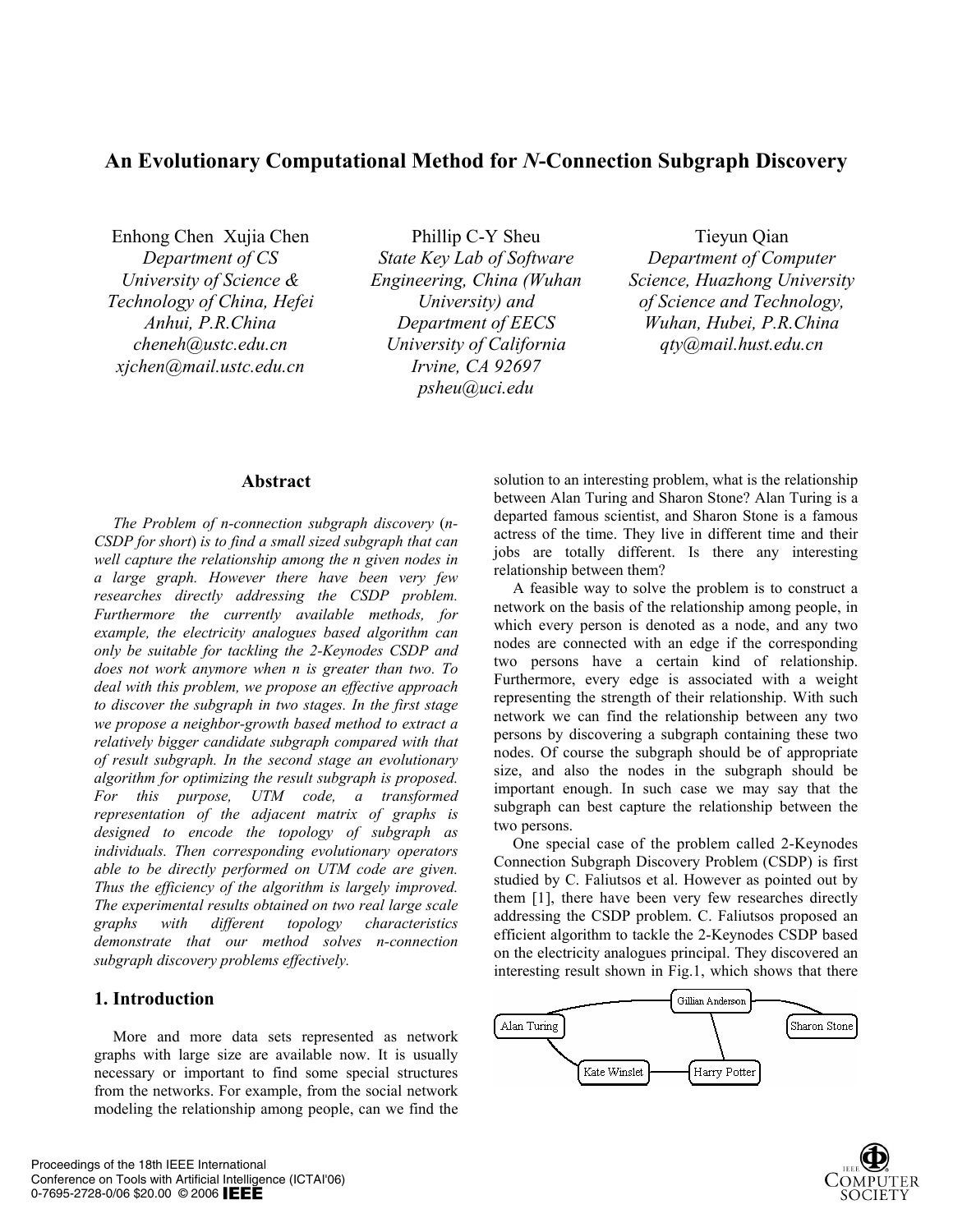### **Figure 1 Relationship between Alan Turing and Sharon Stone**

are the three most important persons between Alan Turing and Sharon Stone: Harry Potter who is a science fiction character, Gillian Anderson, an actor in a movie about the engima cipher machine, and Kate Winslet, an actor of a popular science fiction television show.

However, if we would like to know the relationship among more people, for example, what is the relationship among Alan Turing, Sharon Stone and Mike Jordan, then how can we deal with the problem? In such case the proposed electricity analogues based approach does not work any more. We call this kind of more complicated problem an n-Connection Subgraph Discovery Problem, where n is greater than 2. The problem is formulated as follows:

*N*-Connection Subgraph Discovery Problem (*n*-CSDP)

**Given**: an edge-weighted undirected graph *G*, *n* interesting vertices  $v_1$ ,  $v_2$ , ...,  $v_n$  from  $G$ , and an integer budget *β*.

**Find**: a connection subgraph *H* containing  $v_1$ ,  $v_2, \ldots, v_n$  and at most other *β* vertices that well captures the relationship among  $v_1$ ,  $v_2$ , ...,  $v_n$ .

To *n*-CSDP, the electricity analogues based method adopted in [1] does not work any more. The reason is that, electricity analogues based method is proposed on the basis of electrical currents in a network of resistors, thus lead their method only to be suitable for two nodes CSDP*.*  So it is necessary for us to give a new approach to find the subgraph that captures well the relationships among *n* pre-specified nodes in a huge graph.

*N*-connection subgraph discovery may have wide applications. It can be used to find the several websites that most likely to leak some information (for example documents, mp3 or movies) on the Internet. Similarly it can be used to help us to control the infections. In other domains like semantic search and information retrieval, and in other networks like protein networks, language networks, chemical reaction networks, *n*-Connection Subgraph can also be useful for finding some special information. Thus it is more and more important for us to find effective approaches to discover special substructures from these networks.

In this paper, we present a novel method to solve *n*-CSDP. For this purpose, we first define our goodness function to measure how well a connection subgraph captures the relationship among the *n* pre-specified nodes. Meanwhile we will design a special UTM code to represent possible topology of a graph with fixed number of nodes. Based on the UTM code and our goodness function, we then design an evolutionary algorithm to evolve the topology of a graph by using specially designed genetic operators. Our experimental results show that the proposed algorithm can be used to discover

the connection subgrapghs for different types of networks.

The rest of this paper is organized as follows. Section 2 gives a brief review of the related work. Section 3 presents our proposed algorithm. Section 4 shows our experimental results and brief analysis. The paper is concluded in Section 5.

# **2. Related Work**

The first work directly addressing the connection subgraph mining problem is done by C. Faliutsos [1]. Then followed by that of S. Vast et al's [7]. The other indirect but related work includes community structures mining [3] and survivable networks [4], PageRank [5], RDF graph [12], graph clustering [10], graph partitioning [11], frequent subgraph mining [6] and other works on complex networks [9].



**Figure 2: An example graph that C. Faliutsos's algorithm cannot find the connection subgraph among nodes 1, 2 and 3 as needed.** 

C. Faliutsos et al present an electricity analogues based method to find connection subgraph between two given nodes [1]. When the number of the given nodes is more than two, electricity analogues based method works any more. The reason is that electricity analogues based method is proposed on the basis of electrical currents in a network of resistors. Thus their proposed function of measuring the goodness of a connection subgraph is only suitable for a 2-Keynodes CSDP. To an *n*-CSDP where *n*>2, we may get some useless nodes, and meanwhile will miss some important nodes. For instance, suppose that node 1, 2 and 3 in Fig.2 are 3 Keynodes. If we still use their function designed for two Keynodes case, we may get a result subgraph excluding node 7. This is because that the degree of node 7 is 3 and the degree of any other node, i.e. node 4, 5, 6, is 2. So the weight of the edge connected to node 7 is small. But node 7 is an important node to describe the relationship among the three designated Keynodes and is actually the node that we hope to get.

S. Vast et al [7] present a method to extract a set of the nodes that best capture the relevant nodes among the *k* given nodes of interest. They project the nodes of the network which is viewed as an undirected graph into a

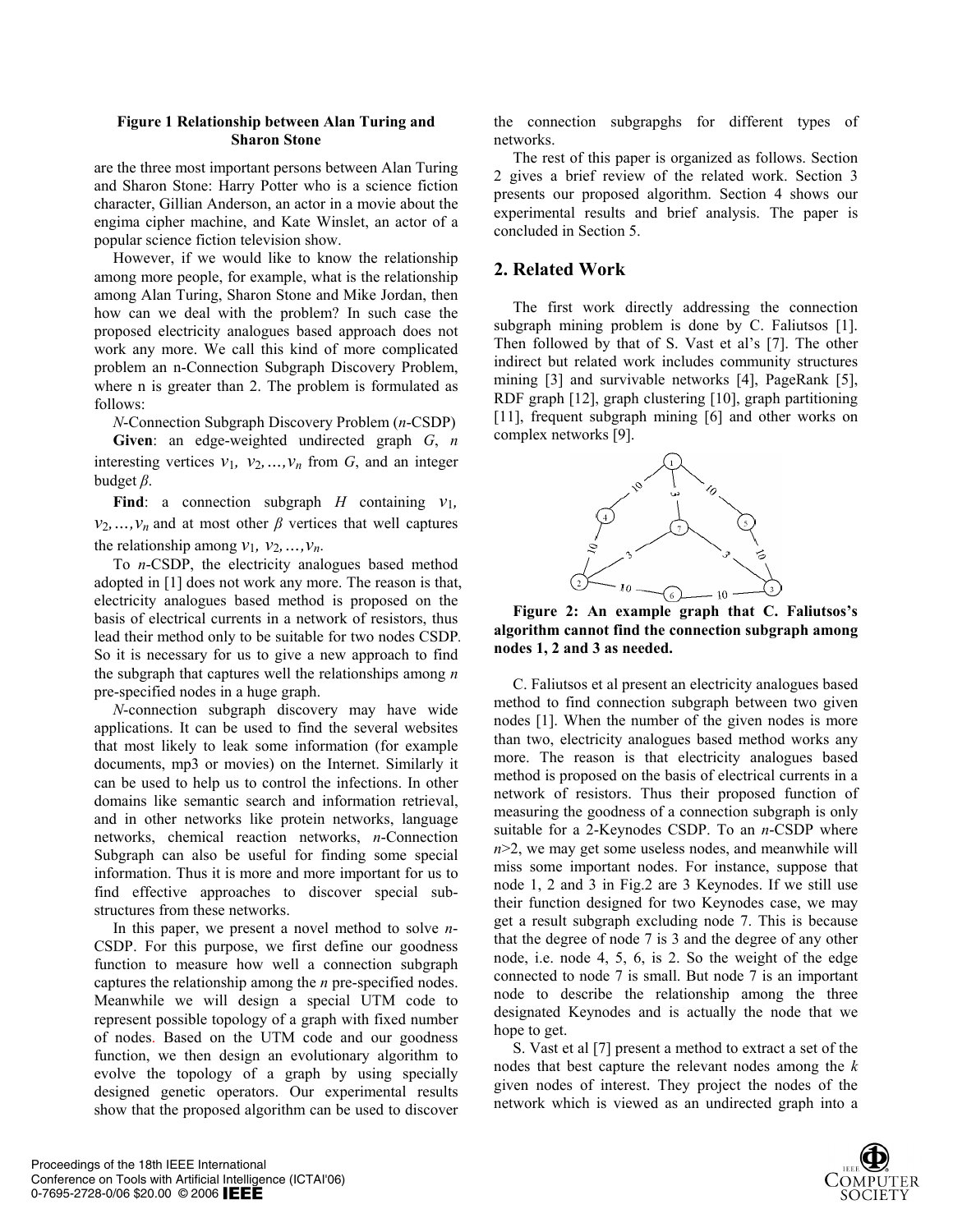Euclidean space. Fig. 3 presents the results of the experiments of this method on the two real networks that we use in our experiments. It shows that both result subgrapghs are disconnected. Another problem of using S. Vast et al's algorithm to solve the *n*-CSDP is that the complexity of the algorithm is  $O(n|G|^2)$ . If the size of the given network is very large, the time cost of the algorithm is unacceptable.



**Figure 3: Results of S. Vast et al's method on two real networks. The red nodes are the relevant nodes selected by the algorithm.** 

In [12], W.H. Milnor et al studied the problem of discovering informative subgraph in RDF Graphs with the electricity analogues approach. So in essence, their method is also only used in two nodes conditions just like [1], and is not suitable for *n*-CSDP (*n*>2). The work on the survivable networks [4] studies the ability of connection when some nodes of the network are missing. This work can also not be directly used to solve *n*-CSDP. For example, node 1 and node 2 in Fig.4 have the same survivability. When deleting any of them, some paths will be cut off. However, node 1 and node 2 have different importance to our problem since the degrees of these two nodes are quite different



**Figure 4: An example graph** 

## **3. Algorithms to find candidate subgraph and result subgraph**

In the following we will first give some definitions to be used in the rest of the paper, then formulate the constraints to be considered in measuring the goodness of the result subgrapgh. To get the needed subgraph we will

first extract a relatively bigger candidate subgraph compared with that of result subgraph through our neighbor-growth algorithm. Then we give a UTM code having good property to encode the topology of subgraph. On the basis of the UTM coding of individuals representing the possible result subgraph, the corresponding evolutionary operators are designed.

## **3.1. Preliminaries 3.1.1. Definitions**

First, we give some definitions that we use in the rest of this paper.

**Definition 1: Keynodes**. *N* pre-specified nodes  $v_1$ ,  $v_2, ..., v_n$  are called Keynodes if we need to find a connection subgraph containing them. The connection subgraph discovery problem having *n* Keynodes is called

In social networks, as we have discussed in Section 2,<br>
collaboration network network than those who are not<br>
famous persons are less important than those who are not famous. But how can we define whether a person is famous or not? In [1], the nodes that have small degrees are preferred. But actually whether a person is famous or not depends on whom he compare with. So we give a definition as follow:

> **Definition 2**: **Starnodes.** The nodes having greater degrees than the greatest degree of all the Keynodes are called Starnodes.

### **3.1.2. How to judge the goodness of a subgraph**

What we need to find is a connection subgraph that well captures the relationship among three given nodes. So an important problem is how to judge the goodness of a subgraph. Considering what we have discussed above, the result subgraph should satisfy the following constraints:

1) The subgraph must be connected well: It is obvious that the result subgraph must be connected. But what does a subgraph is connected well mean? Here it means that the result subgraph is not only a connection subgraph, but also is still connected by removing all the Keynodes. Under such condition, the topology of the subgraph may capture as well as possible the relationship among *n* given Keynodes. For example, if our result is like the graph shown in Fig.2 but excluding node 7. Indeed it is a connection subgraph, but node 4 is only connected to node 1 and 2, and is not connected to node 3 without node 1 and 2. The situation is the same for node 5 and node 6. Here we suppose that every Keynode is not connected directly to any other Keynodes.

2) The subgraph must have no more than a prespecified number  $\beta$  of nodes. This is obvious because the size of our result subgraph is measured by the number of nodes.

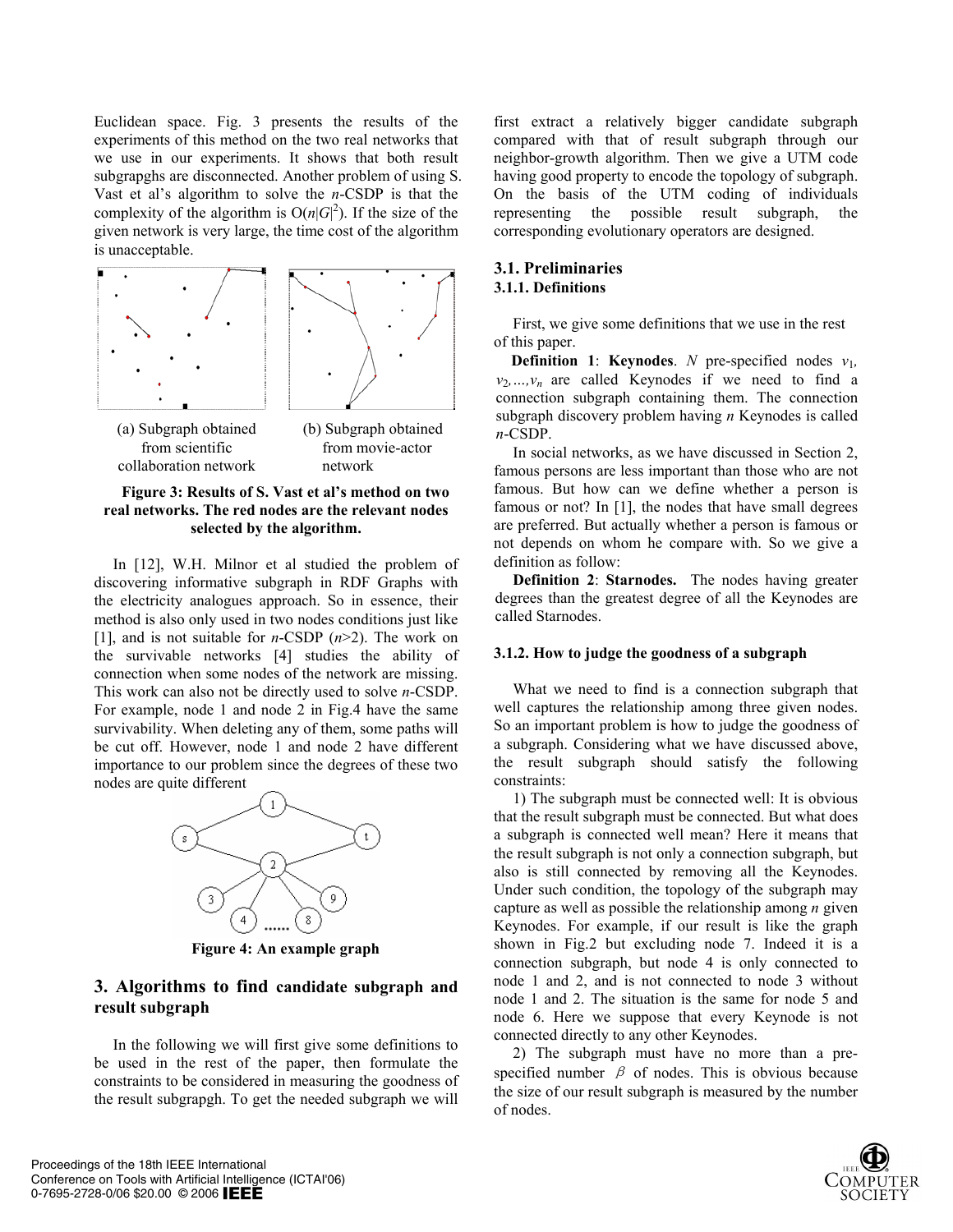3) The total weight of all the edges of the subgraph should be as heavy as it can be. How can a subgraph of a certain size capture the relationship among the Keynodes? The weight of an edge is heavier; the relationship between the corresponding two nodes is stronger. So the most natural way is to maximize the total weight of all the edges in the subgraph.

4) The number of the Starnodes appearing in the result subgraph must be constrained. As we have discussed in section 2, the Starnodes sometimes may not be important to represent the relationship among the Keynodes. This does not mean that the Starnodes are not needed in the result. The Starnodes may also help to represent the relationship among Keynodes. But too many Starnodes may not be well suited to capture the relationship among the Keynodes. So we hope to reflect this consideration by constraining the number of the appearances of Starnodes with some conditions.

The above four factors are the most important constraints that the result subgraph should satisfy. In our algorithm these factors will be considered in the judgement of the goodness of a subgraph.

Our algorithm can be divided into two steps: the first step is to generate the candidate subgraph to reduce the size of the computing space; the second step is to get the final result from the candidate subgraph with an evolutionary computational method.

## **3.2. Neighbor-growth based Algorithm to find candidate subgraph**

Our goal is to find connection subgraph in a large graph, for example, the social networks which are complex graphs of very large size. Apparently searching directly in such large graph is a work of low efficiency. We also know that the mean distance between every two nodes in the complex network is small. For instance, in the condense matter physicist collaboration network the mean distance is 6.4 [8]. So we need to cut the nodes that are far away from the Keynodes, and extract a candidate subgraph.

Formally, this step takes vertexes  $v_1$ ,  $v_2$ , ...,  $v_n$  from the original graph *G*, and produces a much smaller graph  $G_{cand}$  by growing the neighborhoods around  $v_1, v_2, \ldots, v_n$ . But the neighborhoods should be grown carefully because we do not want to miss important nodes. We grow the subgraph according to the several principals we give out in section 3.1.2. In this step, the constraints of the candidate subgraph are as follows:

1) The candidate subgraph must be connected well.

2) The candidate subgraph must have more than  $\beta$ nodes, but not too big.

3) The total weight of the candidate subgraph's edges should be as large as it can be.

Here we can see that the second constraint is somewhat different from the constraint on the result subgraph. To make full use of the evolutionary computational algorithm in the second step, we consider it would be better that the size of the candidate subgraph is several times larger than the required size of result subgraph. We do not make any constraint on the number of the appearance of the Starnodes because the size of candidate subgraph is larger than that of the result subgraph and some Starnodes are useful.

In the following we give a function *g* to evaluate the connectivity importance of a node *u*:

$$
g(u) = \sum_{i=1}^{n} \frac{weight(u, v_i)}{(length(u, v_i))^2}
$$

where  $length(u, v_i)$  is the length of the path with smallest number of the edges from node  $u$  to Keynode  $v_i$ , and weight  $(u, v_i)$  is the sum of the weights of the edges on the path. To compute  $g(u)$  for each *u* in the graph we traverse the graph *n* times, each time traversing from a different Keynode. It is obvious that if *u* is far from Keynodes, function *g*(*u*) returns a low value. So if the function  $g(u)$  returns a high value, it means that the node *u* is either near to a Keynode or not far from every Keynode.

**Algorithm 1.** Finding Candidate Subgraph containing most of the interesting connections among  $v_1, v_2, \ldots, v_n$ . **Input:** a weighted and undirected graph *G*, *n* keynodes  $v_1$ ,  $v_2$ , ...,  $v_n$ **Output:**  $G_{cond} \subset G$  which is much smaller than *G* but contains most of the interesting connections among  $v_1, v_2, \ldots, v_n$ . Begin 1) For each *u* in *G* and  $\notin \{v_1, v_2, \ldots, v_n\}$  in *G* do 2) Compute  $g(u)$ ; 3) *maxu* = the node *u* which has the biggest  $g(u)$ ; 4)  $H = \{maxu, v_1, v_2, \ldots, v_n \};$ 5)  $G_{cond} = H$ ; 6) For each  $v_i$  in *H* do 7)  $k = \text{length}(u, v_i);$ 8)  $T_k = \{maxu\};$ 9)  $T_{k-1} = \{\}$ 10) While (*k*>1) 11) For each node *t* in *Tk* 12)  $T_{k-1} = T_{k-1} \cup pick the max (t, v_i, c);$ 13)  $G_{\text{cond}} = G_{\text{cond}} \cup T_{k-1};$ 14) *k*--; End

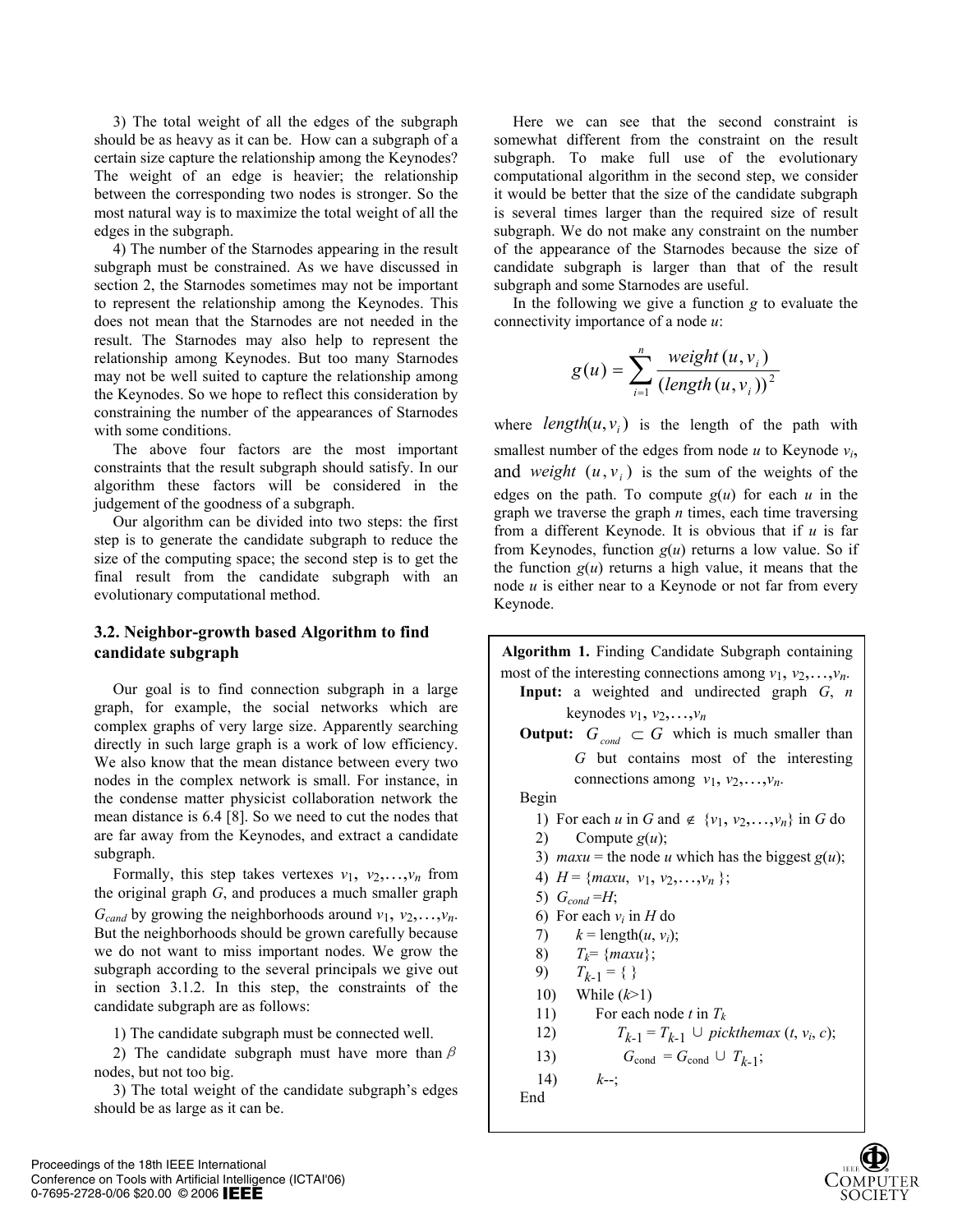#### **Figure 5: Algorithm of finding candidate subgraph**

Our algorithm shown in Fig. 5 starts from the node *maxu* whose function value *g*(*maxu*) is the greatest to grow the neighbors around *maxu*, each growing operation grows *c* neighbors for each node in  $T_k$ . In Algorithm 1 this growing operation is performed through the function *pickthemax*( $t$ ,  $v_i$ ,  $c$ ) which returns  $c$  neighbors of node  $t$ . The weight of each neighbor of *t* is among the top *c* greatest ones and *length*( $t$ ,  $v_i$ ) =  $k$ -1, where  $t$  is a node of set  $T_k$ . So we can control the size of candidate subgraph. For each Keynode  $v_i$ , growing operation can find the nodes that are on those paths from *maxu* to *vi* whose total weights are among the biggest ones. This algorithm can find the most important nodes and keep the candidate subgraph small and well connected.

The computational complexity of finding *maxu* (step 1 and 2) is O(*nE*) because each edge is needed to be traversed *n* times to compute the  $g(u)$ , where *n* is the number of the Keynodes and *E* is the number of the edges of the given graph. The computational complexity of finding neighbors (from step 6 to 14) is  $O(n^*2*E)$ . Because each time of growing neighbors from *maxu* to *vi* each edge will be visited twice in the worst case. So the computational complexity of our algorithm is  $O(nE)$  +  $O(2nE) = O(nE)$ .

## **3.3. Evolutionary Algorithm to find the result subgraph**

In this step, the algorithm is given a candidate subgraph whose size is much smaller than the input graph and finds the final result subgraph which well captures the relationship among the given Keynodes. First every graph is uniquely coded, so that each different graph is differently coded. On the basis of this coding mode, an evolutionary computational method is presented to optimize the topology of the result subgraph.

#### **3.3.1. Individual Representation with UTM Code**

When using evolutionary computational method to get a good result subgraph we first need to give an individual coding method to represent an edge-unweighted undirected graph. The 0-1 adjacency matrix is usually used for its convenience. But it is obvious that if the size of a subgraph increases the scale of its adjacency matrix increases very fast. Given a graph that has *n* nodes, its 0-1 adjacency matrix consists of *n*2 elements. For its symmetry only the upper triangular matrix is needed to be represented. So we give the UTM (Upper Triangular Matrix) code of a graph as follows:

**Definition 4: UTM code.** Given an edge-weighted undirected graph, its adjacency matrix *An×n*, a 0-1 sequence (*ei*) can be constructed based on the upper triangular part of the matrix, where  $i = 1, 2, \ldots, l$ , and *l* is the length of the sequence  $(e_i)$ . In the sequence the *k*-th row is directly after  $(k-1)$ -th row, where  $k = 2, ..., n$ . The *m*-th subsequence  $q_m = (e_j)$  consisting of *s* elements, where  $j = m, ..., m+s-1$ , i.e.,  $q_m = e_m, ..., e_{m+s-1}$ , and *s*  $m \leq \frac{n^2 - n}{2 \times s}$  $\leq m \leq \frac{n^2-1}{2}$ 2  $1 \le m \le \frac{n^2 - n}{2}$ , can be represented as a certain decimal number  $u_m$  (if the length of the sequence is smaller than  $s$ , then add enough zeros to its end), where *s* is the number of the elements in  $q_m$ . The sequence consisting of  $|l/s|$ decimal number  $u_i$  is called a UTM code  $U$ , i.e.  $U = (u_1, ..., u_i, ..., u_{\lfloor l / s \rfloor})$ , where  $u_i$  is called the *i*-th part of U, *s* denotes the **UTM code element length** and *l* denotes the **UTM code length**.

Given a graph and its adjacency matrix *An×n*, the *k*th part of the UTM code  $u_k$  is defined as follows:

$$
u_k = \sum_{p=1}^{s} a_{ij} \times 2^{s-p-1}
$$

where  $a_{ij}$  is an element of  $A_{n \times n}$ , and

$$
\left\{\frac{(k-1)s}{n}\right\} < i \leq \left\{\frac{ks}{n}\right\}, 0 < j \leq s
$$
\n
$$
k = \left\{\frac{(2n-i)(i-1)/2 + j - i}{s}\right\},
$$
\n
$$
p \equiv ((2n-i)(i-1)/2 + j - i) \mod s, 0 \leq p \leq s.
$$

From the above we know that  $u_k$  has the following property:

$$
\begin{cases} u_k \text{ mod } 2^{s-p} \equiv 1 & \text{if } a_{ij} = 1 \\ u_k \text{ mod } 2^{s-p} \equiv 0 & \text{if } a_{ij} = 0 \end{cases}
$$

For example, Fig.6 shows a graph and its adjacency matrix. Suppose that UTM code element length *s* is set to be 8, and the sequence  $(e_i)$  = (1010110001). Then the first eight zeros or ones can be represented by decimal number 172. The rest of the sequence is (01) and six zeros are added to its end to get (01000000) which is represented by a decimal number 64. So the UTM code of the graph is (172, 64), and its code length  $l = \frac{n^2 - n}{2} = \frac{5 \times 5 - 5}{2}$  $\frac{n^2 - n}{2} = \frac{5 \times 5 - 5}{2}$ 10.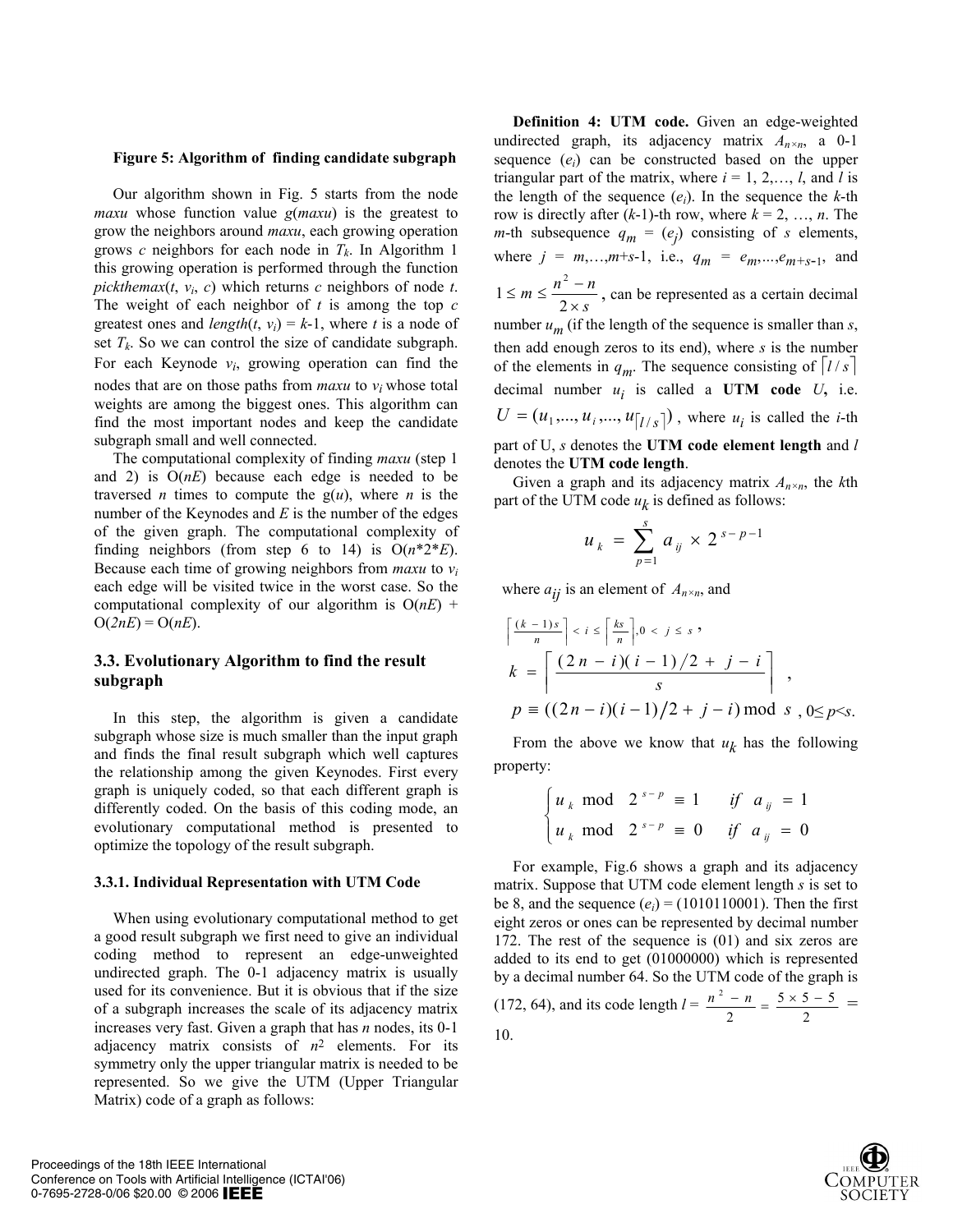

**Figure 6: An example of the UTM code** 

The topology of a graph and its corresponding UTM code has the following relation:

**Theorem 1:** The mapping  $f : GSet \rightarrow \textit{USet}$  is a bijection, where dom  $f = GSet$ , ran  $f = USet$ , *GSet* denotes the set of graphs each of which has *n* nodes, and *USet* denotes the set of UTM codes of graphs with *n* nodes.

Proof: Let's first prove that *f* is an injection.

Suppose that  $U_1$  and  $U_2$  are two different randomly selected elements from *USet*, i.e.,  $U_1 \neq U_2$ , and their respectively corresponding UTM codes of length *l* are as follows:

 $U_1 = (c_1, c_2, ..., c_p)$  and  $U_2 = (d_1, d_2, ..., d_p)$ , where  $p = \lceil l / s \rceil$ .

 $\Rightarrow$   $\exists$  1  $\leq$ *i*  $\leq$ *p*, such that  $c_i \neq d_i$ .

Meanwhile we suppose that  $U_1$  and  $U_2$  are decoded into the binary sequences  $(e_{1k})$  and  $(e_{2k})$ respectively, where  $k = 1, 2, ..., l$ .

 $\Rightarrow$   $\exists$  1 $\leq j \leq l$ , such that  $e_{1j} \neq e_{2j}$ 

We also know that from sequence  $(e_{1k})$  we can get its corresponding adjacency matrix denoted as  $A_{n \times n}$ , so we have  $f(U_1) = A_{n \times n}$ . To sequence  $(e_{2k})$ , we can also get its adjacency matrix  $B_{n \times n}$ and have  $f(U_2) = B_{n \times n}$ 

- $\Rightarrow$   $f(U_1) = A_{n \times n} \neq B_{n \times n} = f(U_2)$
- $\Rightarrow$  *f*(*U*<sub>1</sub>)≠*f*(*U*<sub>2</sub>)
- ⇒ The mapping *f* is an injection.

Then we prove that the mapping *f* is a surjection. For  $\forall$  *U* USet, suppose that  $U = (c_1, c_2, \ldots, c_p)$ . We can decode *U* and get its corresponding binary sequence (*ei*).

From sequence (*ei*) we can get an adjacency matrix  $A_{n \times n}$  which corresponds to a graph G*GSet*.

- ⇒ For ∀ *UUSet* we can find its preimage *GGSet*
- ⇒ The mapping *f* is a surjection.

 Considering that we have proved that the mapping *f* is both an injection and a bijection, thus we can obtain the conclusion that Theorem 1 is true. ■

A certain topological graph has its corresponding adjacency matrix that is different to those of other topological graphs. So different graphs have different

UTM codes. Theorem 1 can ensure that the using of operators to UTM codes will create new UTM codes which make sense. The UTM code can also be used to represent the directed graphs where elements 0, 1, 2 and 3 will be used to construct the adjacency matrix. We can represent any part of the matrix by a quaternary number in a similar way to what we have done to the undirected graphs.

The benefit of adopting our UTM code to encode the graph is that the space cost of representing a graph will largely be reduced, especially when the size of the graph is very large. For example, to represent a graph of 15000 nodes, we have to use 225 million numbers in the adjacency matrix, but the UTM code (*s* is set to be 16) only need 0.7 million numbers, about 3% of that of the corresponding adjacency matrix need.

Furthermore, we do not need to decode the UTM code when performing crossover and mutation operators. We can use these operators without knowing the topology of a graph. The reason for this will be explained later.

### **3.3.2. Topology Evolution**

The *n*-CSDP can be viewed as a topology optimization problem. The final result is the best topology that can satisfy the constraints mentioned in Section 3.1.2. So we evolve the UTM code of the candidate subgraph, judge its goodness by the topology of the subgraph H' and finally get the result subgraph.

### **a) Fitness Function**

The goodness of the topology of the given subgraph *H'* is judged with a fitness function by considering the four constraints mentioned in Section 3.1.2. Here we divide them into the following two categories:

- Constraints on the edge and node:
	- 1. The total weight of the subgraph's edges should be as big as it can be.
	- 2. The appearance of Starnodes must be constrained.
- Constraints on the whole subgraph:
	- 1. The subgraph must have no more than the pre-specified number of nodes.
	- 2. The subgraph must be connected well.

To each individual, we first calculate its total weight according to the constraints on the edge and node. Then those individuals that violate the constraints on the whole graph will be punished and finally we can get the fitness value for each individual.

Before calculating the total weights of all edges, the weight of each edge e is normalized as follows: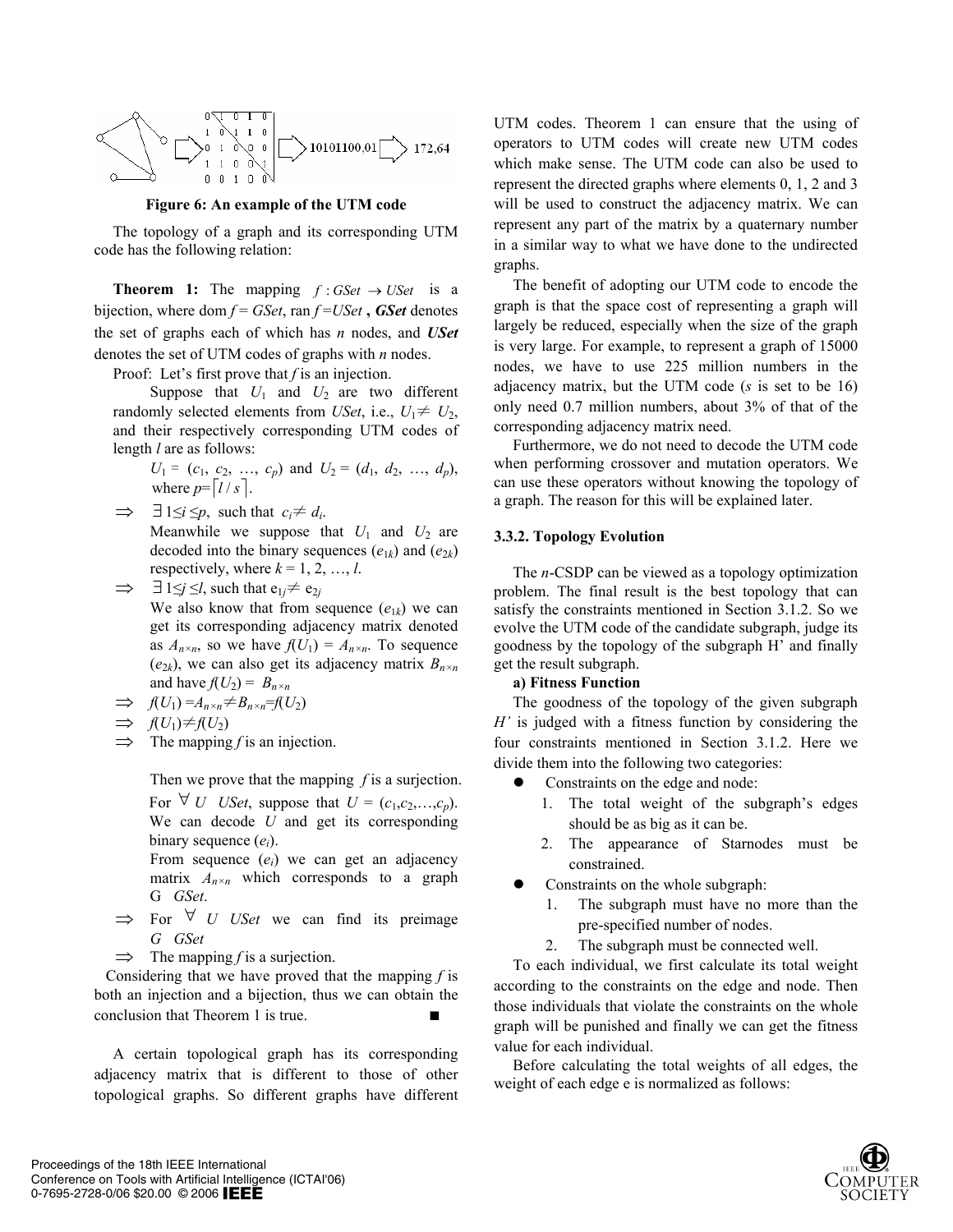$$
w'(e) = \frac{w(e)}{w_{\max} \times \alpha}
$$

where  $w(e)$  is the given weight of edge *e*,  $w_{\text{max}}$  is the max of all the weights of edges of candidate subgraph *H'*, and  $\alpha$  is a punishment factor. To any edge *e*,  $\alpha$  is a constant bigger than 1 when one node of *e* is a Starnode, and  $\alpha$  is 1 otherwise. In this way we can constrain the appearance of Starnodes.

Then the total weights of all the edges in the candidate subgraph *H'* is calculated as follows:

$$
E(H') = \sum_{e \in H'} w'(e)
$$

 $E(H')$  is the fitness value of a subgraph *H'* which satisfies the constraints on the whole graph.

There are three cases that the subgraph *H*' violates the constraints on the whole subgraph:

- (1) At least one of the Keynodes is not connected.
- (2) *H'* is not connected well. (Mentioned in 3.1.2)
- (3) There are more than  $\beta$  nodes in *H'*.

Here the violation of the constraint that the subgraph *H'* must be connected well is divided into the two cases: 1) at least one of the Keynodes is not connected; 2) *H'* is not connected well. The reason for our division is that the individual belongs to case 1 is useless for evolution. For any subgraph  $H'$ , the function  $P(H')$  for punishing its violation of the constraints is as follows:

 $P(H')=1$ 

if at least one of the Keynodes is not connected P(H')=0.00001; //case 1: severely punished

else if *H'* is not connected well

 $P(H') = P(H) \times 0.5$ ;//case 2

else if there are more than  $\beta$  nodes in *H*'

$$
P(H') = \frac{P(H')}{\varepsilon \times (sizeof(H') - \beta)} \, ; \, \text{l/case 3}
$$

 $\theta$  *is* a constant greater than 1.

The final fitness function for subgraph *H'* is defined as follows:

$$
fitness (H') = E(H') \times P(H')
$$

With this function each individual violating the constraints on the whole subgraph will be punished by reducing its fitness value. Fig.7 gives a graph *H* with 3 Keynodes shown as darkened nodes, the weights for each edge, and its three subgraphs. Suppose that  $\beta = 5$ ,  $l = 2$ ,  $\alpha$  =1.5, we can get the fitness value of  $H_1$ ,  $H_2$  and  $H_3$ according to the fitness functionas follows:

$$
fitness(H_1) = E(H_1)P(H_1) = (1+2/\alpha+1/\alpha+1/\alpha) \times 0.5=1.83
$$
  

$$
fitness(H_2) = E(H_2)P(H_2) = (1+2/\alpha+2/\alpha+1/\alpha+2/\alpha+1/\alpha)
$$
  

$$
\times \frac{1}{2 \times (6-5)} = 1.83
$$

 $fitness(H_3) = E(H_3)P(H_3)=(1+2/\alpha+1/\alpha+1/\alpha) \times 1=3.67$ 

From the above we can see that subgraph  $H_3$  has the greatest fitness value and obviously  $H_3$  is the subgraph that best captures the relationship among the 3 Keynodes according to our constraints.



**Figure 7: An example of a graph and its different subgraphs** 

### **b) UTM Mutation Operator**

Given a UTM code 
$$
U = (u_1, u_2, ..., u_x, ..., u_n)
$$
,

 $(0 \le u_i < 2^{s+1})$ , the mutation operator is as follow:

$$
u_x = \begin{cases} u_x + 2^{s-k+1} & \text{if } u_x \text{ mod } 2^{s-k+2} < 2^{s-k+1} \\ u_x - 2^{s-k+1} & \text{if } u_x \text{ mod } 2^{s-k+2} \ge 2^{s-k+1} \end{cases}
$$

This mutation operator only changes the connection condition of one certain edge *e* represented by the *k*th part of the subsequence corresponding to  $u_x$  in  $U$  and get new  $u_x$ <sup>'</sup>, where  $k = 1, 2, \ldots s$ . If edge *e* is not connected in the topology of this individual, edge *e* is added in the topology; otherwise edge *e* is removed from the topology.



For instance, the UTM code of graph *H* shown in Fig. 8(a) is (41, 22). The mutation operation on the individual will remove one edge. Suppose that the edge to be removed is red edge of graph *H*. Then after mutation the second part of its UTM code will change from 22 to (22 -  $2<sup>4</sup>$ ) = 6. So the UTM code of graph *H*<sup>'</sup> in Fig. 8(b) is (41, 6).

To avoid that the mutation operator to add an edge which does not exist in the original graph to produce the nonsense subgraph, we should restrict this operator only to perform mutation on the edges really existing in the



Proceedings of the 18th IEEE International Conference on Tools with Artificial Intelligence (ICTAI'06) 0-7695-2728-0/06 \$20.00 © 2006 IEEE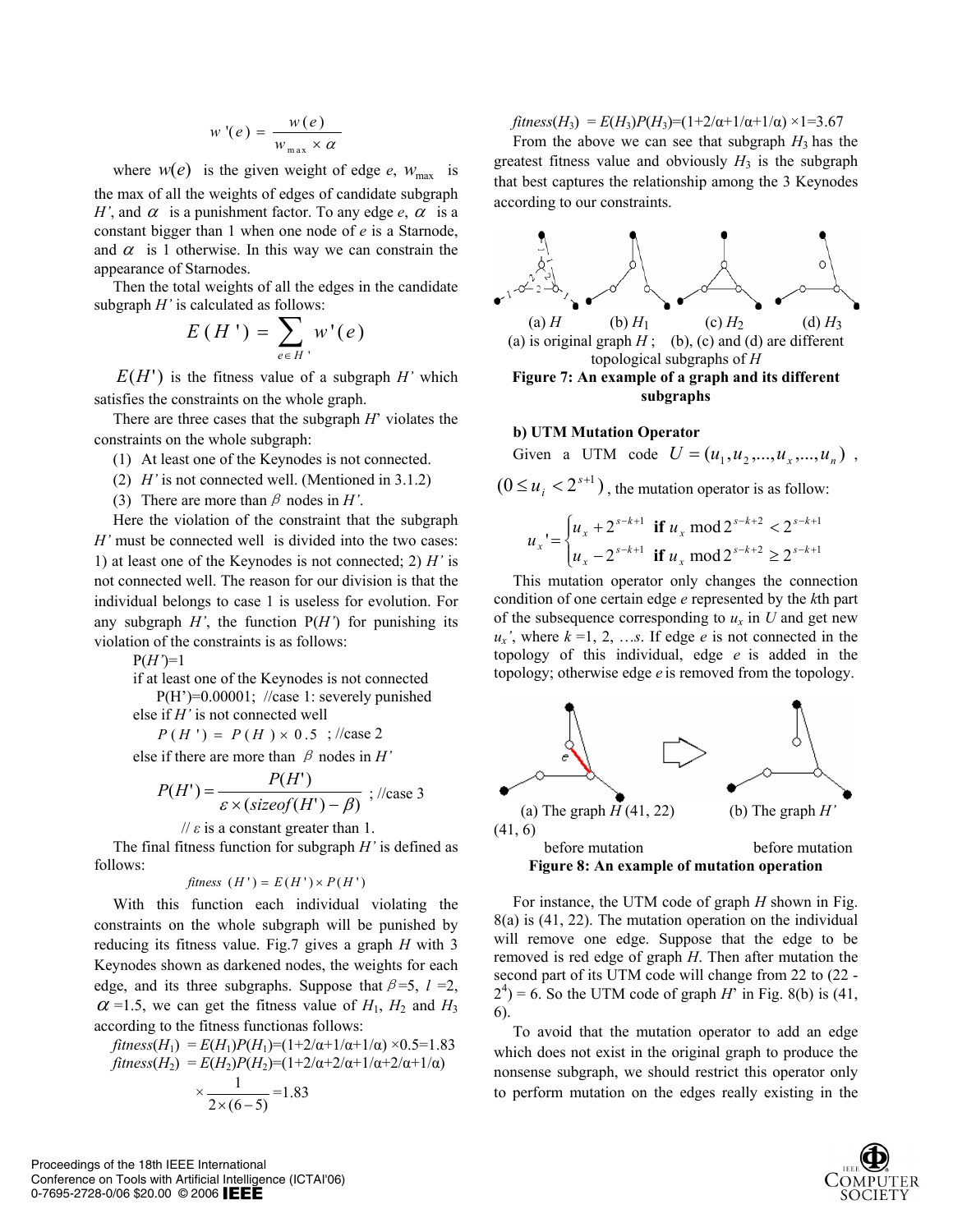candidate subgraph. So the algorithm can constringe much faster than without this restriction.

Even if we do not know the topology of a graph, we can also perform this mutation operator to the graph. We need not decode the UTM code to the corresponding adjacency matrix. Thus it saves a lot of time spent on the mutation operation for every generation.

### **c) UTM Crossover operator**

The UTM crossover operator in our algorithm is similar to normal one-point crossover operator. Its operation is: select a crossover point in UTM code randomly, exchange the parts before the point of two individuals to get two new individuals.



For instance, as shown in Fig.9, given two individuals *A* and *B*,  $s = 8$ , the crossover operation will be performed directly on the UTM code of *A* and *B*.

For the special property of UTM code, the crossover operator can exchange the topological subparts around one node of two individuals and produce two new individuals. Similar to the mutation operation, we also need not know the topologies of the two individuals. This will also be helpful to save a lot of time spent on the crossover operation in every generation. If needed, multipoint crossover operator or other type crossover operators can also be easily designed.

## **4. Experiment and Analysis**

Two practical graphs are used in our experiments. They are two social networks, a kind of complex networks, i.e., scientific collaboration network and movie-actor network. Each node in the social networks represents a person and each edge between any two nodes represents the corresponding two persons exist a kind of relationship.

The scientific collaboration network and movie-actor network are small-world networks. The structures of the two networks are different [13]. The scientific collaboration network is a scale-free network that is characterized by a vertex connectivity distribution that decays as a power law. The movie-actor network is a broad-scale network which is characterized by a connectivity distribution that has a power law regime followed by a sharp cutoff. The experiments performed on these two different kinds of networks show that our algorithm has the ability to solve *n*-CSP on the networks with different topological characteristics.

All experiments were performed on a PC with Pentium IV 2.0GHz CPU and 512M main memory running Microsoft Windows 2000 Professional Edition. Our algorithms are implemented with Microsoft Visual C++ 6.0.

### **4.1. Scientific Collaboration Network**

The Scientific Collaboration Network provided by M. Newman [8] has 16726 nodes and 95188 edges. It is a social network that represents the coauthor relationships among physicists. Each node in this network corresponds to a physicist. Each edge between two physicists has a weight, and the bigger the weight is, the stronger the coauthor relationship between them is. The weight *wij* of an edge between two physicists i and j is defined as:

$$
w_{ij} = \sum_{k} \frac{\delta_i^k \delta_j^k}{n_k - 1}
$$

If physicist *i* is one of the coauthors of the paper *k* then  $\delta_i^k = 1$  else  $\delta_i^k = 0$ . The number of coauthors of paper *k* is denoted as *nk*.

$$
\sum_{j(\neq i)} w_{ij} = \sum_{k} \sum_{j(\neq i)} \frac{\delta_i^k \delta_j^k}{n_k - 1} = \sum_{k} \delta_i^k
$$

The total weight of all edges for every physicist is equal to the sum of his coauthor papers. So the weight *wij*  can represent the strength of the coauthor relationship between physicists *i* and *j*.



### **Figure 10: The candidate subgraph and the result subgraph. The result subgraph shows the relationship among the three nodes (black square).**

In our evolutionary algorithm, the size of population is set to be 30, UTM code length d is 8, and the termination generation is 15000. We choose three nodes representing three physicists Casati. G, Stern. A and Kim. D, in the network as the Keynodes.

Fig.10 (a) is the candidate subgraph that we get from the scientist collaboration network. It consists of 19 nodes

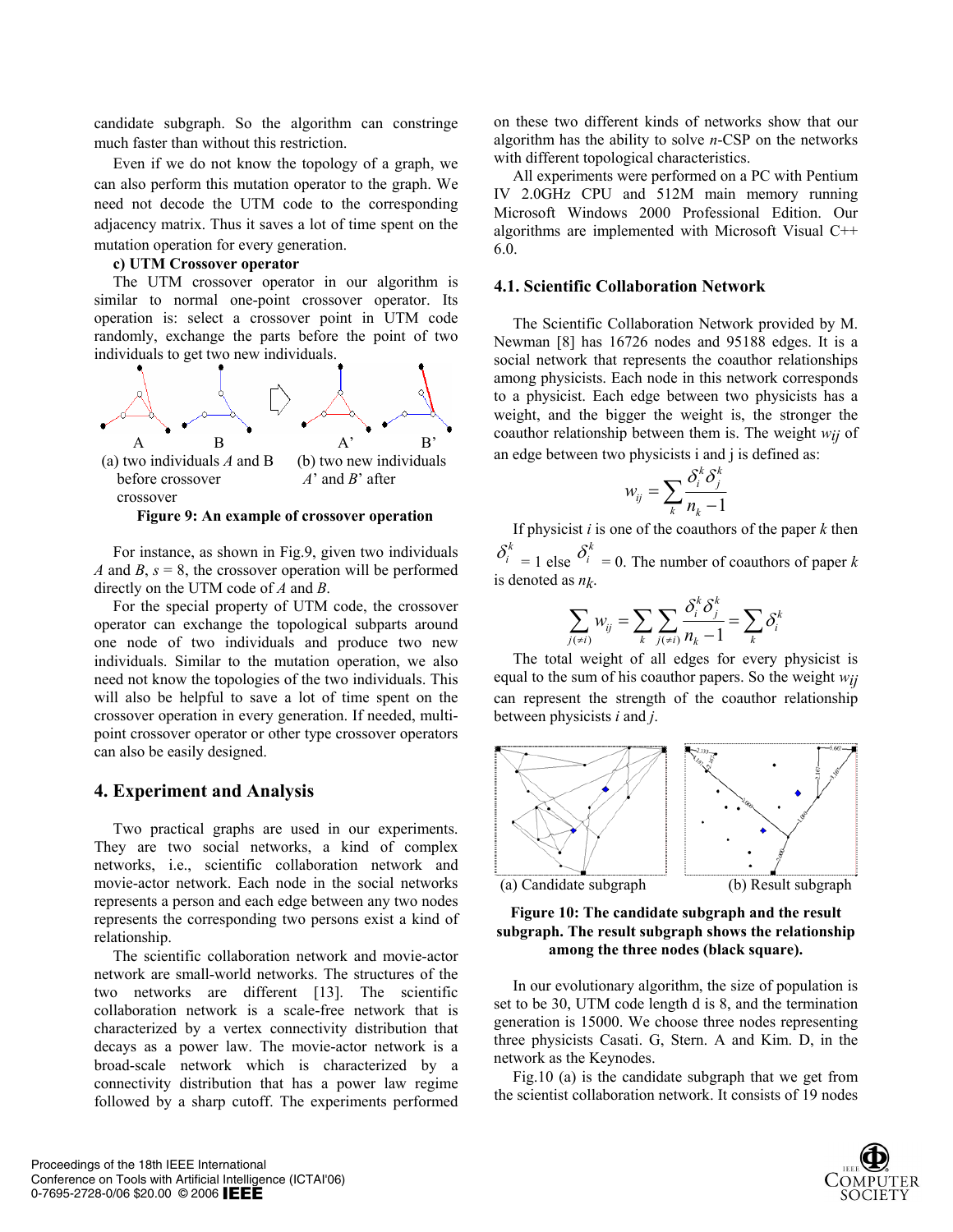and 35 edges. Fig.10 (b) is the result subgraph. The square shape nodes are the Keynodes and the diamond shape nodes are the Starnodes. There are two Starnodes in the candidate subgraph. But we can see that the Starnodes are not included in the result subgraph. The result subgraph consists of 8 nodes and 9 edges, and it satisfies the constraints given before. This result subgraph can capture the relationship among the three Keynodes very well.



**Figure 11: Performance on the scientist collaboration networks** 

In Fig.11 (a),  $\beta$  is set to be 15. The x-axis corresponds to the running generations of our evolutionary algorithm, and the y-axis corresponds to the average fitness value of all the individuals of a generation. The evolutionary algorithm converges in no more than 100 generations when solving 5-CSDP and converges after 5000 generations when solving 3-CSDP. This is because to a given graph when  $\beta$  is fixed, the bigger *n* is, the smaller the searching space is.

Fig.11 (b) shows the time spent when the running generation of our evolutionary algorithm is set to be 15000 for 3-CSDP, 4-CSDP and 5-CSDP respectively. The x-axis corresponds to the number of nodes that the candidate subgraph has, and the y-axis corresponds to the ten times' average running time of the algorithm. We can find that the *n*-CSDP that has bigger *n* cost a little less time than the smaller ones.

### **4.2. Movie-Actor Network**

The movie-actor network constructed on basis of the IMDB by R. Albert and A. Barabasi has 392304 nodes and 15012983 edges [2]. Each node of the movie-actor network represents an actor, every edge means that the corresponding two actors have acted in one movie and the weight of the edge denotes the number of the movies that the two actors have acted together.

We performed the experiments on movie-actor network just like what we have done on the scientist collaboration network. The size of population is set to be 30, UTM code element length *s* is 8, and the termination generation is 15000.

Fig. 12 (a) shows the candidate subgraph, and Fig. 12 (b) shows the result subgraph. The candidate subgraph has 21 nodes and 53 edges. The movie-actor network has more connection and its structure is more complex than that of the scientist collaboration network. We choose three nodes that are less famous actors than those of many other nodes in the network. We find in the candidate subgraph that only 4 nodes are not Starnodes and in the result subgraph only one node is not Starnode. But the degrees of the Starnodes (Diamond shape node) in result subgraph are close to those of the Keynodes (Sqaure shape node). This means that the Starnodes correspond to the actors not very famous. So it shows that the obtained result subgraph can capture well the relationship among the three Keynodes.





In Fig.13 (a),  $\beta$  is also set to be 15, the *x*-axis corresponds to the running generations of our evolutionary algorithm, and the *y*-axis corresponds to the average fitness value of all the individuals of a generation. The evolutionary algorithm converges in no more than 100 generations when solving both 5-CSDP and 4-CSDP, and it usually converges after 5000 generations when solving 3-CSDP. This shows again that to a given graph when  $\beta$  is fixed, the bigger n is, the smaller the searching space is. Fig.13 (b) shows the ten times' average running time spent when the running generation of our evolutionary algorithm is set to be 15000 for 3-CSDP, 4- CSDP and 5-CSDP respectively. It also shows again that